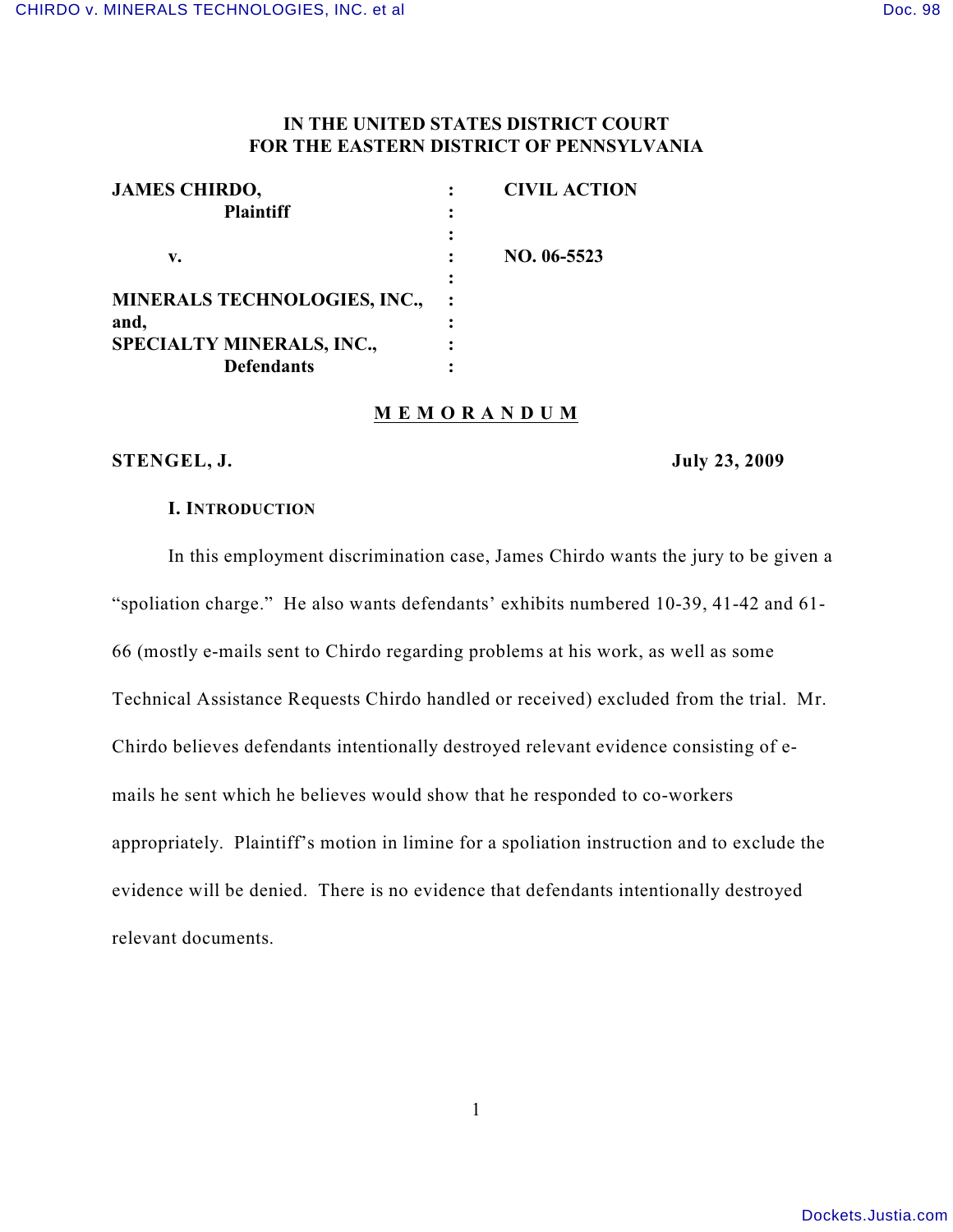#### **II. DISCUSSION**

Chirdo claims that defendants deleted relevant documents after they knew or reasonably should have known about his discrimination claims. Defendants believe that because no relevant evidence was destroyed prior to their receiving notice of Chirdo's EEOC charge, they had no duty to preserve Chirdo's e-mails such that a spoliation instruction is warranted.

## A. **A** Spoliation Charge<sup>1</sup> is Not Warranted

The four-factor test to determine whether a spoliation charge is warranted is not met here. The evidence that Chirdo believes exists was within defendants' control, but defendants did not actually suppress or withhold the evidence. Further, Chirdo has not specifically described the evidence he believes was destroyed and how it was relevant. Finally, it was not reasonably foreseeable that the destroyed evidence would be discoverable in subsequent litigation because no litigation - or even termination - had been proposed at the time the e-mails were destroyed. See EEOC v. Smokin' Joe's Tobacco Shop, Inc., No. 06-1758, 2007 WL 2461745, at 4 (E.D. Pa. Aug. 22, 2007).

<sup>&</sup>lt;sup>1</sup>In Mosaid Technologies Inc. v. Samsung Electronics Co., Ltd., 348 F.Supp.2d 332, 335 (D. N.J. 2004) the court explained: "Spoliation is 'the destruction or significant alteration of evidence, or the failure to preserve property for another's use as evidence in pending or reasonably forseeable litigation.' Evidence of spoliation may give rise to sanctions. Potential sanctions for spoliation include: dismissal of a claim or granting judgment in favor of a prejudiced party; suppression of evidence; an adverse inference, referred to as the spoliation inference; fines; and attorneys' fees and costs. This Court has the authority to impose spoliation sanctions pursuant to the Federal Rules of Civil Procedure and this Court's inherent authority" (internal citations omitted).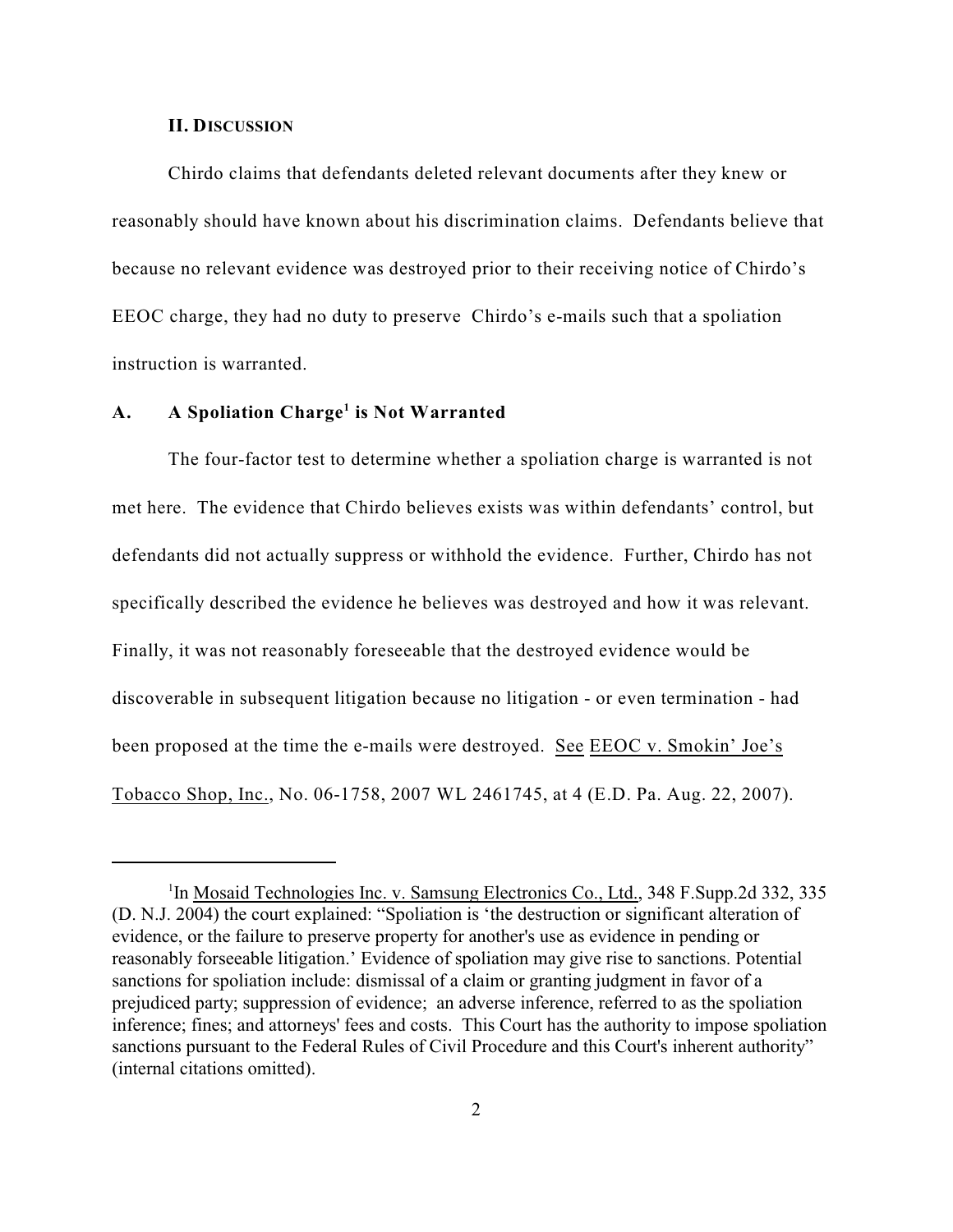Chirdo has produced no evidence that defendants "intended to impair [his] ability to uncover evidence" as he is required to show. See Select Medical Corp. V. Hardaway, No. 05-3341, 2006 WL 859741, at 9 (E.D. Pa. Mar. 24, 2006).

# **B. The Possible Relevance of the Destroyed Documents is Not Sufficient for Exclusion or Spoliation**

Chirdo claims that he could use e-mails he sent during his employment (destroyed after his termination in May 2005) to counter defendants' evidence that he was terminated for poor performance. These e-mails are relevant, he contends, because they would help him show that his firing was pretextual.

Relevant evidence is evidence that tends "to make the existence of any fact that is of consequence to the determination of the action more probable or less probable than it would be without the evidence." Fed. R. Evid. 401; see also, Fed. R. Evid. 402; Waters v. Genesis Health Ventures, Inc*.*, 400 F. Supp. 2d 808, 811 (E.D. Pa. 2005). Chirdo believes the missing e-mails are relevant because they might have indicated that he performed better than defendants allege he performed.

 Chirdo's vaguely alleges, without specifically describing the contents of the documents, that they are the very records that "would have provided proof that Mr. Chirdo performed his job properly." Plaintiff's Mem. at 13. The documents may have been relevant for this purpose. Even if Chirdo is correct and the destroyed documents could have bolstered his testimony regarding the quality of his performance, it does not provide an adequate basis for excluding defendants' exhibits or giving a spoliation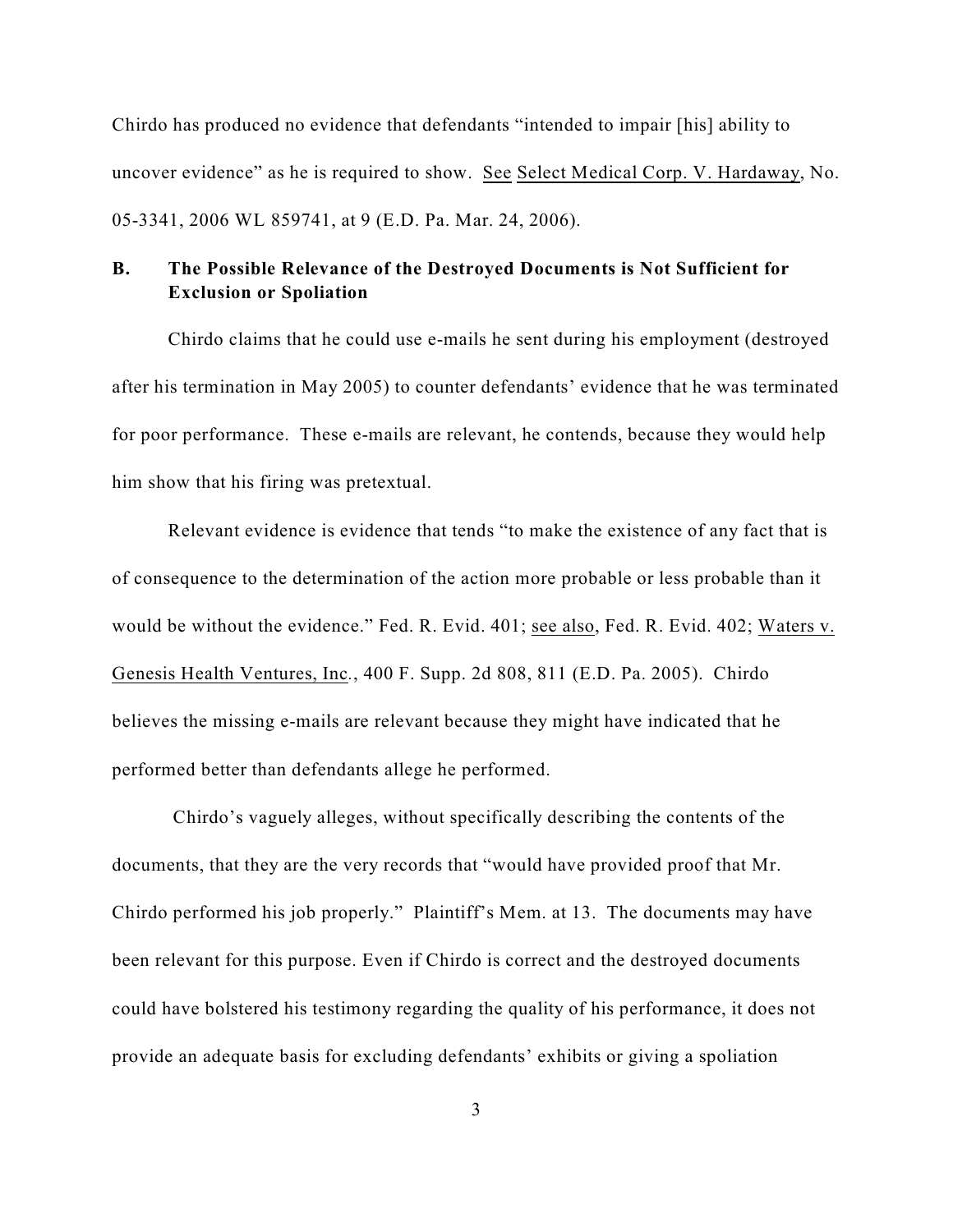instruction.

# **C. There Is No Evidence that Relevant Evidence Was Knowingly or Intentionally Destroyed**

Chirdo may be correct: the destroyed documents may have been relevant. But there is no evidence that defendants intentionally destroyed the documents. Chirdo's emails were destroyed pursuant to the company's document retention policy, which properly accounts for the failure to produce those e-mails. Def. Mem. at 6. They were not "haphazardly" deleted upon Chirdo's termination. Id. The e-mails were destroyed in May 2005, approximately five months before defendant received notice of Chirdo's EEOC charge. Def. Mem. at 7. After Chirdo's termination, defendant's Information Security Administrator, Jan Buckage, requested that Chirdo's supervisors preserve "any information critical to the company" and permitted the supervisors adequate time to do so. Def. Mem. at 3, 6-7. The information not critical to the company was destroyed around May 5, 2005. Id. at 3. All preserved e-mails were provided to Chirdo and no documents were destroyed after notice of the EEOC charge was received on November 17, 2005. Id. There is no evidence that defendant "willfully or fraudulently destroy[ed] evidence with the intent to prevent plaintiff from obtaining it." Applied Telematics, Inc. V. Spring Comm'ns Co., L.P., No. 94-3602, 1996 WL 33405972, at 2 (E.D. Pa. Sept. 17, 1996). Chirdo has not shown that "there has been an actual suppression or withholding of the evidence." Select Medical Corp., 2006 WL 859741, at 9 (citing Brewer v. Quaker State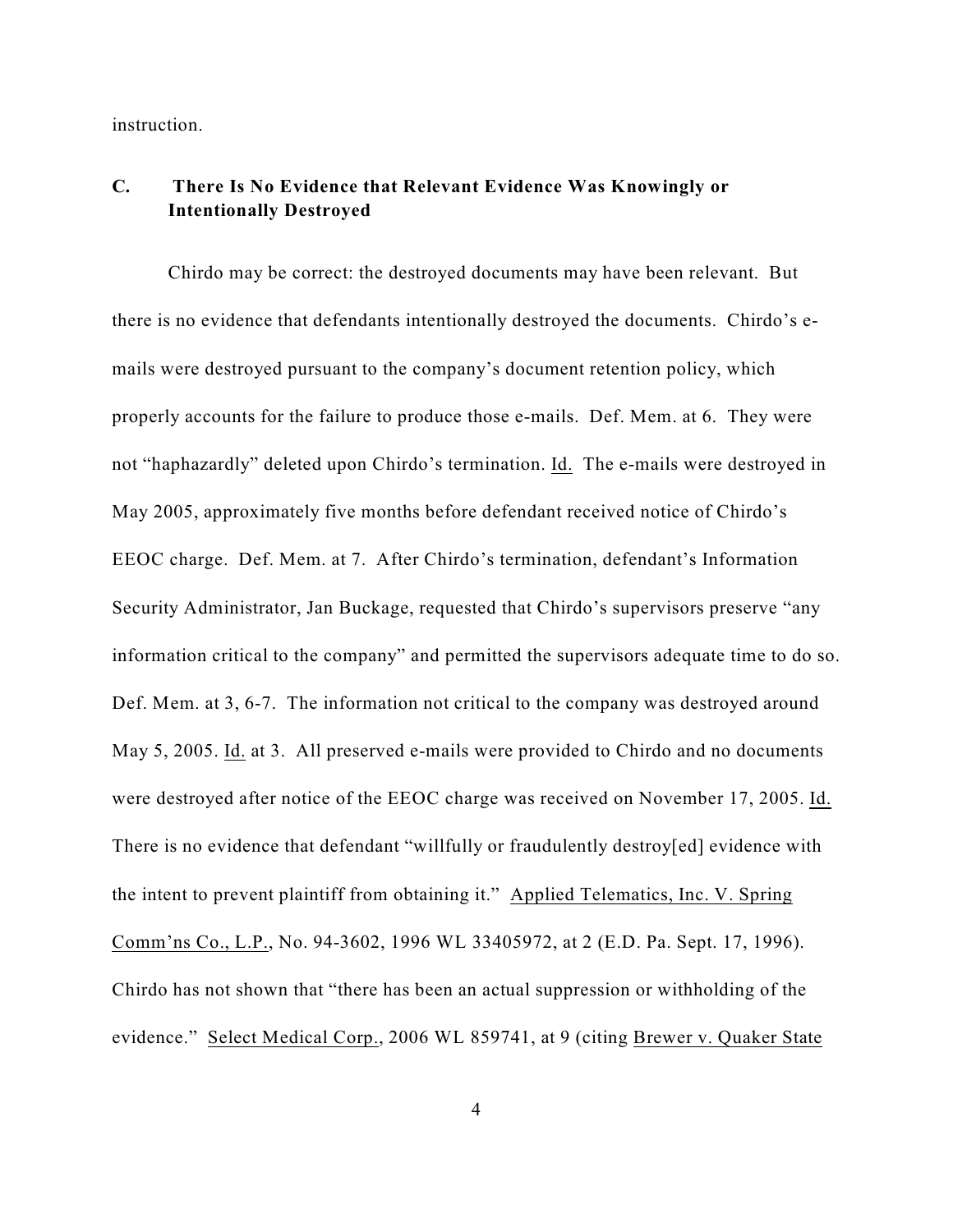Oil Ref. Corp., 72 F.3d 326, 334 (3d Cir. 1995)). Therefore this "court will not grant an unfavorable inference when the evidence in question has been lost or accidentally destroyed, or where the failure to produce it is otherwise properly accounted for." Id.

The e-mailed comment by Bernadette Palumbo, Chirdo's human resources representative, that she viewed Chirdo's reviews "as evidence in support of any future litigation" is not evidence that defendants had notice of Chirdo's intent to sue or that the subsequent destruction was intentional or knowing. Her comment was a statement of the company's policy with respect to documenting a poorly performing employee and subsequent termination. The statement was made on January 21, 2005, about three months before Chirdo was terminated. It does not appear on its face to be a statement of specific knowledge that Chirdo was disgruntled or had an employment claim. The timing and language both suggest that it expressed no specific knowledge about any potential claim by Chirdo. In any event, Chirdo has produced no evidence to show otherwise.

It is not novel or surprising that the company's human resources representative would view Chirdo's review as "evidence in support of any future litigation" because that is a primary purpose for the retention of human resources records. Further, as the director of human resources, it was Palumbo's job to anticipate litigation and prevent it or protect the company from lawsuits by terminated employees. Palumbo explained in her deposition that "part of my job is to anticipate what I would call the worst possible outcome of any situation. And we always need to provide good documentation of HR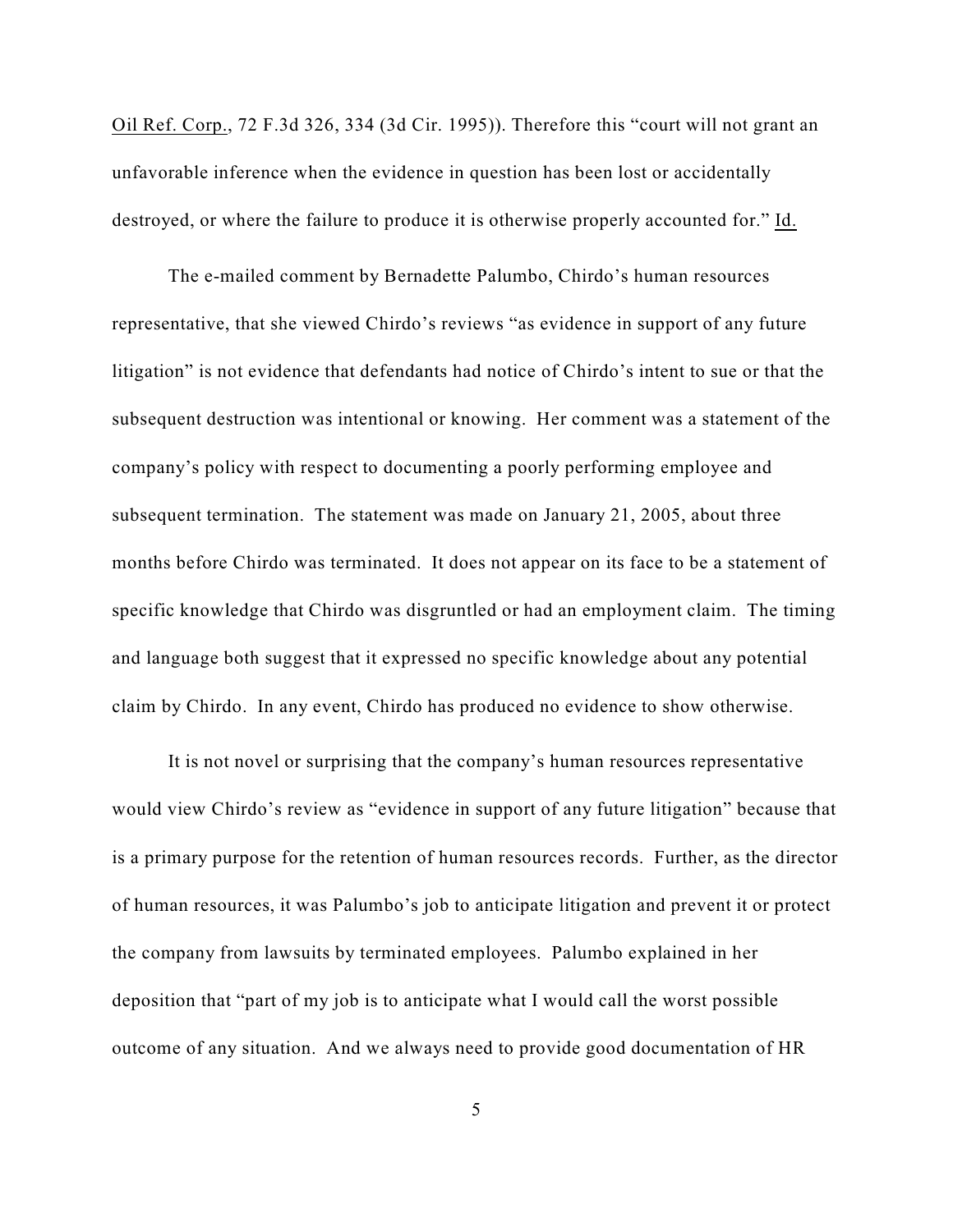processes that we follow." Palumbo Dep. at 86. She explained that when she made the statement, no one had told her that Chirdo was even going to be terminated, and certainly not that he would file a lawsuit because of his negative performance reviews. Def. Mem. at 5 (citing Palumbo Dep. at 207-08).

Palumbo did not know, nor should she have known at the time her statement was made, that Chirdo would be terminated, much less file a lawsuit. Therefore she had no reason or obligation to preserve Chirdo's e-mails. A party has a duty to preserve "as of the time the party knows or reasonably should know litigation is foreseeable." MOSAID Techs. Inc. v. Samsung Elecs. Co., 348 F.Supp.2d 332, 336 (D.N.J. 2004) (defendant's duty to preserve existed as of filing and serving of complaint). At the time Chirdo's emails were destroyed, defendants had no duty to preserve them because they had no notice of the e-mails' relevance. Applied Telematics, at 2. In Applied Telematics, the court held that a spoliation charge was unwarranted where defendant deleted electronic information because defendant "did not willfully or fraudulently destroy evidence with the intent to prevent plaintiff from obtaining it. . . . The prejudice suffered by plaintiffs is not substantial." Id. at 4. The "trigger date" for preservation in employment cases such as this one is when the defendant receives notice of the EEOC charge.

## **D. There is No Prejudice**

Chirdo may testify about the content of the e-mails that he sent. At trial, he may call witnesses regarding the contents of the missing TARS entries and e-mails. Further,